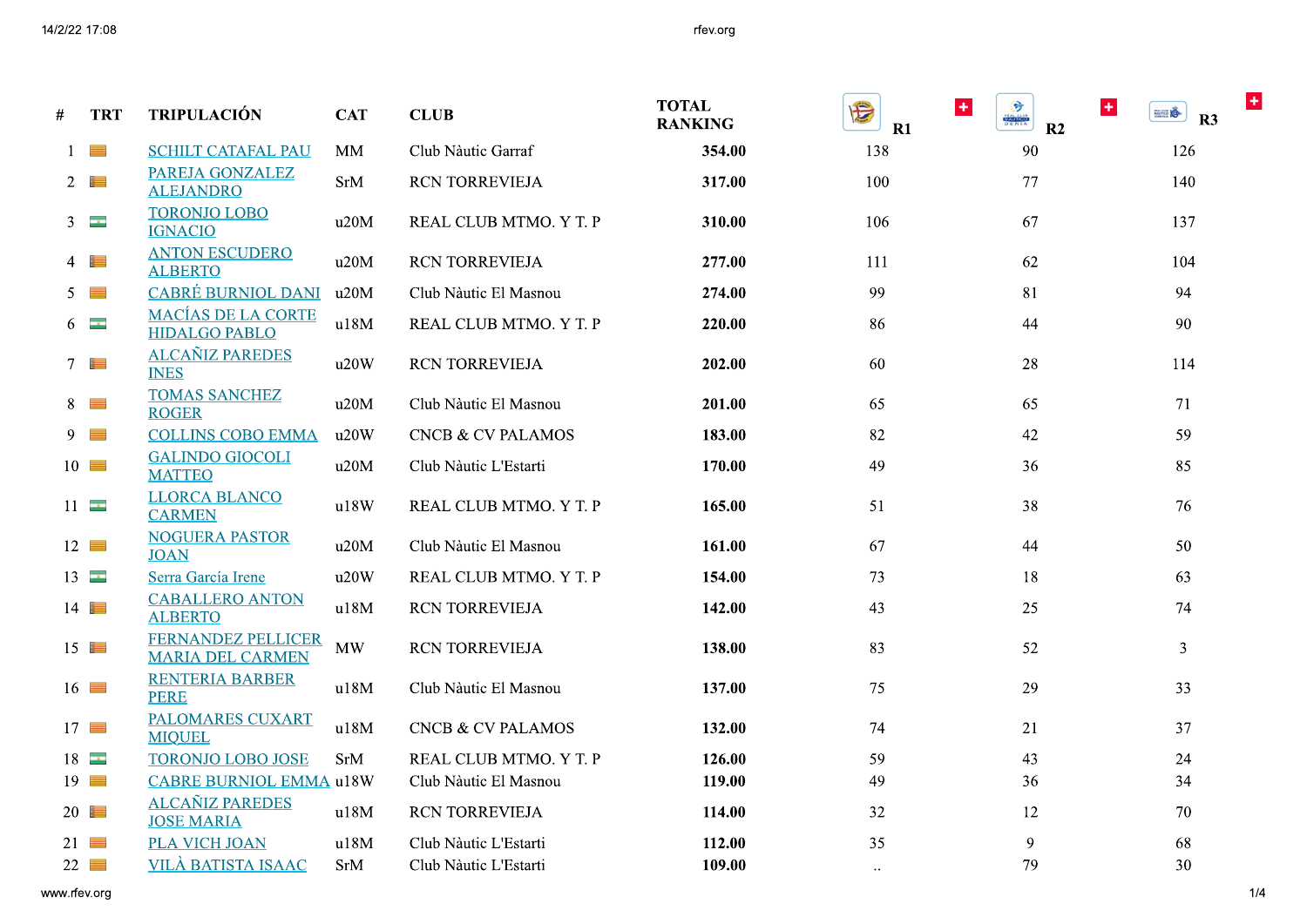|                     | 14/2/22 17:08 |                                              |            |                              | rfev.org                       |                  |                                       |                  |
|---------------------|---------------|----------------------------------------------|------------|------------------------------|--------------------------------|------------------|---------------------------------------|------------------|
| #                   | <b>TRT</b>    | <b>TRIPULACIÓN</b>                           | <b>CAT</b> | <b>CLUB</b>                  | <b>TOTAL</b><br><b>RANKING</b> | E<br>R1          | ۳<br><b>MALILLE</b><br>R <sub>2</sub> | EFA<br>R3        |
| $23 \equiv$         |               | DE LA CASA SAURI<br><b>MARIA</b>             | u20W       | Club Nàutic El Masnou        | 109.00                         | 43               | 29                                    | 37               |
| $24 \equiv$         |               | <b>MARTIN CADENAS</b><br><b>ALEX</b>         | u20M       | Club Nàutic El Masnou        | 105.00                         | $\ldots$         | 27                                    | 78               |
| $25 \equiv$         |               | <b>MORATA GARCIA LLUÍS u20M</b>              |            | CNCB & CV PALAMOS            | 105.00                         | 54               | 39                                    | 12               |
| 26                  |               | <b>FIGUERAS MONER</b><br><b>RAMON</b>        | <b>SrM</b> | <b>CNCB &amp; CV PALAMOS</b> | 103.00                         | $\bullet\bullet$ | $\bullet\bullet$                      | 103              |
| $27 \equiv$         |               | <b>AYATS CARRASCO</b><br><b>SARA</b>         | u18W       | Club Nàutic L'Estarti        | 103.00                         | 58               | 27                                    | 18               |
| $28 \equiv$         |               | <b>COLLINS COBO ALEX</b>                     | SrM        | <b>CNCB &amp; CV PALAMOS</b> | 101.00                         | $\ldots$         | 43                                    | 58               |
| 29                  |               | <b>STADEL SEILER SVEN</b><br><b>ALBERTO</b>  | MM         | <b>RCN CALPE</b>             | 99.00                          | $\ldots$         | 99                                    | $\bullet\bullet$ |
| $30 \equiv$         |               | Riera Maestre Aina                           | u20W       | Club Nàutic El Masnou        | 86.00                          | 19               | 12                                    | 55               |
| 31                  |               | <b>RAMON-BORJA</b><br><b>MARTINEZ RAFAEL</b> | MM         | <b>RCR ALICANTE</b>          | 83.00                          | 55               | 28                                    | $\mathbf{0}$     |
| $32 \equiv$         |               | <b>BORONAT NIELSEN</b><br><b>OSCAR</b>       | <b>SrM</b> | Club Vela Blanes             | 74.00                          | 44               | $\ddot{\phantom{1}}$                  | 30               |
| $33 \equiv$         |               | <b>MOLTO ROMERO</b><br><b>TOMAS</b>          | u18M       | Club Nàutic El Masnou        | 59.00                          | 34               | 11                                    | 14               |
| 34                  |               | <b>ROMERO CARRILERO</b><br><b>LEONOR</b>     | u18W       | RCN TORREVIEJA               | 57.00                          | 26               | $7\phantom{.0}$                       | 24               |
| $35 \equiv$         |               | <b>NOGUERA PASTOR</b><br><b>JUDIT</b>        | u18W       | Club Nàutic El Masnou        | 54.00                          | 32               | 22                                    | $\bullet\bullet$ |
| $36 \equiv$         |               | <b>ASENSIO FERRER</b><br><b>ANDREU</b>       | u20M       | <b>CNCB &amp; CV PALAMOS</b> | 54.00                          | 21               | 20                                    | 13               |
| $37 \blacksquare$   |               | <b>ORTEGA NICU MARCOS u20M</b>               |            | <b>RCN DENIA</b>             | 47.00                          | $\ldots$         | 47                                    | $\bullet\bullet$ |
| $38$ $\Box$         |               | <b>CABRERA MORALES</b><br><b>GIOVANNI</b>    | u18M       | CDA. NAUTICAS DE TENE        | 46.00                          | 31               | $\bullet$ $\bullet$                   | 15               |
| $39$ $\blacksquare$ |               | <b>MORATA GARCIA</b><br><b>ADRIA</b>         | SrM        | CNCB & CV PALAMOS            | 43.00                          | 23               | 16                                    | 4                |
| $40$ $\blacksquare$ |               | MARCO JURADO JULIA u18W                      |            | Club Nàutic L'Estarti        | 37.00                          | 20               | 8                                     | 9                |
| 41                  |               | VILARIÑO CASAUS POL SrM                      |            | Club Vela Blanes             | 34.00                          | 16               | $\bullet\bullet$                      | 18               |
| $42 \blacksquare$   |               | <b>AULADELL GUICH</b><br><b>ARIA</b>         | u20M       | CNCB & CV PALAMOS            | 34.00                          | 10               | 13                                    | 11               |
| $43 \blacksquare$   |               | <b>GRAGERA FANDOS POL u18M</b>               |            | Club Vela Blanes             | 31.00                          | $\ldots$         | $\ldots$                              | 31               |
| $44 \equiv$         |               | PLA PEREGRIN MONICA u20W                     |            | Club Nàutic El Masnou        | 29.00                          | 15               | 14                                    | $\bullet\bullet$ |
| 45                  |               | <b>GADEA SIMO</b><br><b>FERNANDO</b>         | SrM        | RCN DENIA                    | 28.00                          | $\ldots$         | 18                                    | 10 <sup>°</sup>  |
| www.rfev.org        |               |                                              |            |                              |                                |                  |                                       | $2/4$            |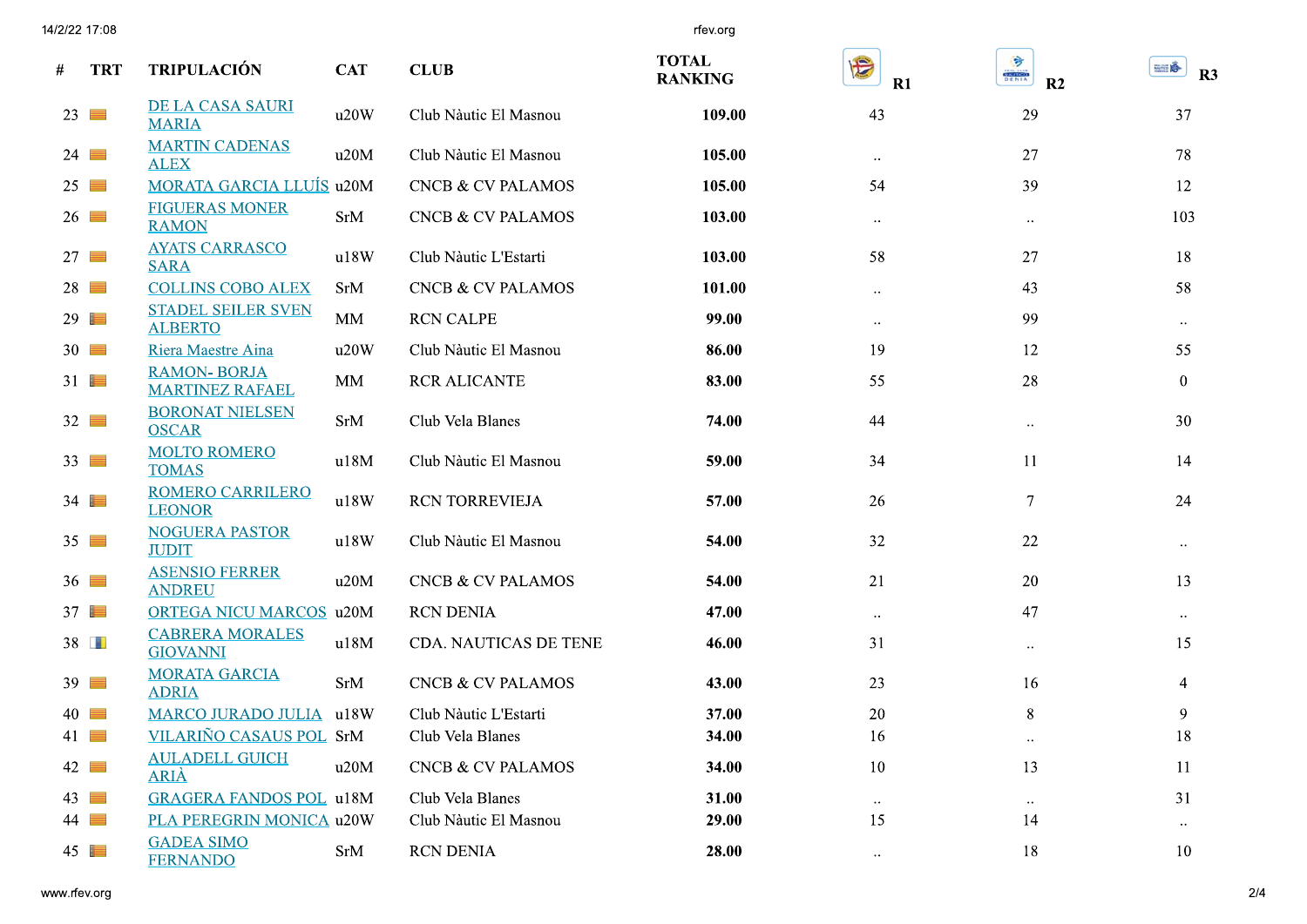14/2/22 17:08

rfev.org

| # | <b>TRT</b>          | <b>TRIPULACIÓN</b>                         | <b>CAT</b> | <b>CLUB</b>            | <b>TOTAL</b><br><b>RANKING</b> | E<br>R1                | 3<br><b>NATION</b><br>DENIA<br>R <sub>2</sub> | <b>BILLION</b><br>R3 |
|---|---------------------|--------------------------------------------|------------|------------------------|--------------------------------|------------------------|-----------------------------------------------|----------------------|
|   | $46 \equiv$         | <b>BLANCO GASCH</b><br><b>ARIADNA</b>      | u18W       | Club Nàutic El Masnou  | 25.00                          | 25                     | $\ddot{\phantom{0}}$                          | $\ldots$             |
|   | 47                  | <b>TAMAYO BÁEZ IRENE</b>                   | u18W       | CDA. NAUTICAS DE TENE  | 24.00                          | $\ddotsc$              | $\ddotsc$                                     | 24                   |
|   | 48                  | <b>MARTIN CADENAS</b><br><b>KILIAN</b>     | u18M       | Club Vela Fluvià-Empu  | 24.00                          | $\ddot{\phantom{0}}$   | 2                                             | 22                   |
|   | $49$ $-$            | <b>ALCALDE MARTIN</b><br><b>FRANCISCO</b>  | u18M       | REAL CLUB NAUTICO DE M | 22.00                          | 22                     | $\ddotsc$                                     | $\ldots$             |
|   | $50 \equiv$         | <b>MOREAU LE LAN</b><br><b>SARAH</b>       | <b>MW</b>  | <b>RCN DENIA</b>       | 19.00                          | $\ddotsc$              | 19                                            | $\ddot{\phantom{0}}$ |
|   | $51$ $\blacksquare$ | <b>FRIAS SANCHEZ EVA</b>                   | u20M       | RCN TORREVIEJA         | 19.00                          | 11                     | 1                                             | $\overline{7}$       |
|   | $52 \equiv$         | <b>GUTIERREZ TORRENT</b><br><b>MATEU</b>   | SrM        | Club Nàutic L'Estarti  | 13.00                          | 13                     | $\ddot{\phantom{0}}$                          |                      |
|   | $53 \equiv$         | <b>MARTINEZ ZHULIDOVA</b><br><b>MARINA</b> | u20W       | Club Vela Blanes       | 12.00                          | 12                     | $\ddot{\phantom{0}}$                          | $\ldots$             |
|   | $54 \equiv$         | PLA VICH ANNA                              | u18W       | Club Nàutic L'Estarti  | 10.00                          | $\ldots$               | 4                                             | 6                    |
|   | $55$ $\blacksquare$ | PLASENCIA RIVERO<br><b>DANIELA</b>         | u18W       | CDA. NAUTICAS DE TENE  | 9.00                           | 9                      | $\ddot{\phantom{0}}$                          | $\ldots$             |
|   | $56 \equiv$         | <b>AYATS CARRASCO</b><br><b>MARTA</b>      | u20W       | Club Nàutic L'Estarti  | 8.00                           | 8                      | $\ddot{\phantom{0}}$                          | $\ddotsc$            |
|   | $57 \equiv$         | <b>MANRESA MARTORI</b><br><b>GUILLEM</b>   | u18M       | Club Vela Blanes       | 8.00                           | $\ldots$               | $\ddot{\phantom{0}}$                          | 8                    |
|   | $58 \equiv$         | <b>LOPEZ FUENTES JOSE</b><br><b>LUIS</b>   | u20M       | RCN TORREVIEJA         | 8.00                           | 3                      | 5                                             | $\ddotsc$            |
|   | $59 \equiv$         | <b>PIGUILLEM ALUM</b><br><b>MARTI</b>      | u18M       | Club Vela Blanes       | 7.00                           | $7\overline{ }$        | $\ldots$                                      | $\ldots$             |
|   | $60$ $\blacksquare$ | <b>CAMPOS MANERO</b><br><b>JUAN JOSE</b>   | MM         | <b>RCR ALICANTE</b>    | 6.00                           | 6                      | $\boldsymbol{0}$                              | $\ddot{\phantom{0}}$ |
|   | $61 -$              | <b>GONZALEZ PARADA</b><br><b>CARMEN</b>    | u18W       | REAL CLUB MTMO. Y T. P | 6.00                           |                        | 6                                             | $\ldots$             |
|   | $62 \Box$           | <b>BAENA GIMENEZ</b><br><b>SERGIO</b>      | MM         | <b>CN CAMPELLO</b>     | 5.00                           | 5                      | $\mathbf{0}$                                  | $\cdot$ .            |
|   | 63                  | <b>GUTIERREZ PERA</b><br><b>ANDRES</b>     | SrM        | CLUB DE MAR ALMERIA    | 4.00                           | $\overline{4}$         |                                               |                      |
|   | 64                  | <b>ARROYO HEREDIA</b><br><b>MARINA</b>     | u20W       | <b>RCN DENIA</b>       | 3.00                           |                        | 3                                             |                      |
|   | $65 \equiv$         | HERNÁNDEZ PEÑA<br><b>NICOLÀS</b>           | u18M       | Club Vela Blanes       | 2.00                           | $\ddot{\phantom{a}}$ . | $\bullet\,\bullet$                            | $\overline{2}$       |
|   | $66 \equiv$         | <b>GARCIA PALACIOS JAN u18M</b>            |            | Club Nàutic L'Estarti  | 2.00                           | 2                      | $\ddotsc$                                     | $\ddotsc$            |